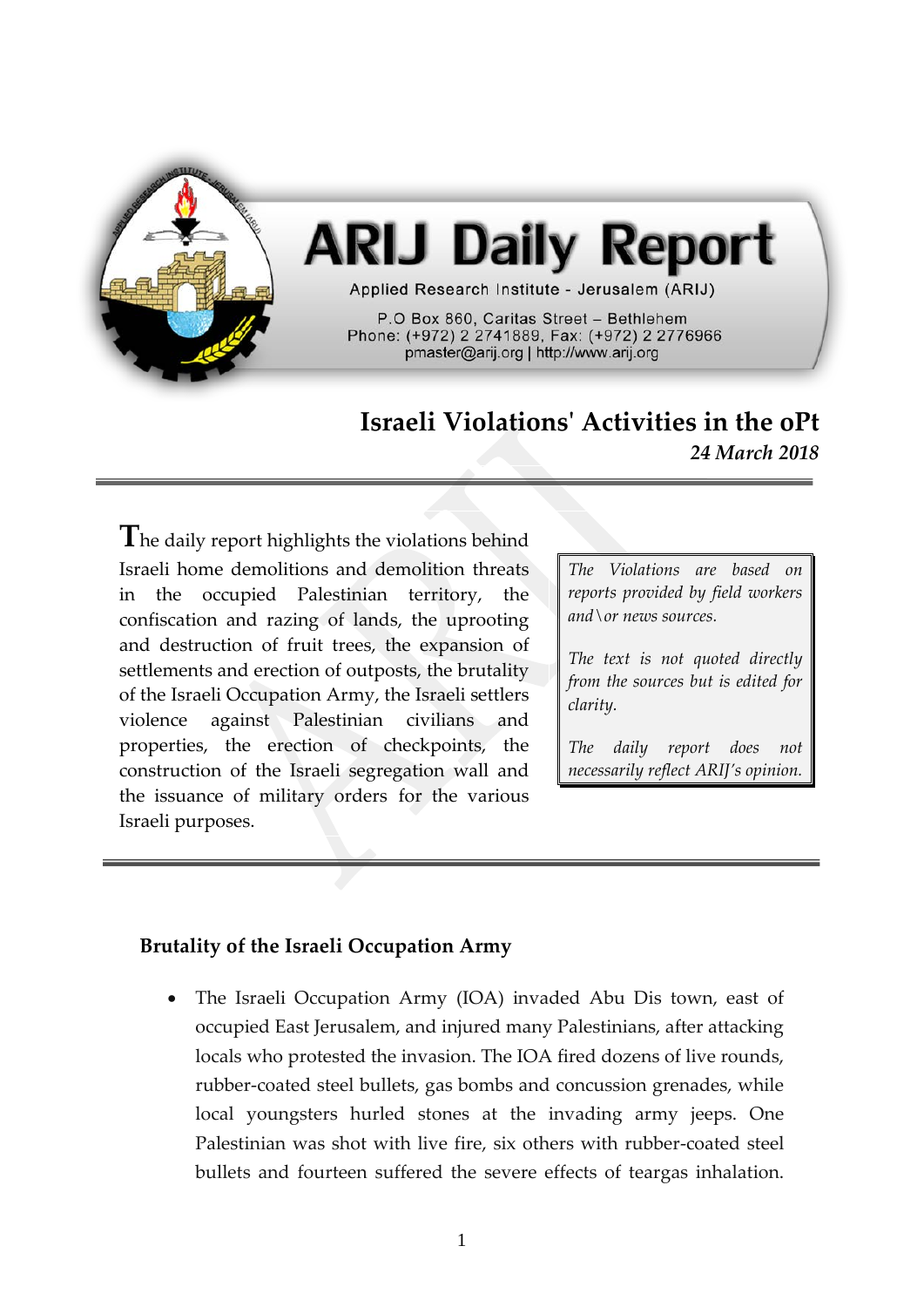One Palestinian suffered various burns, in addition to cuts and bruises. (IMEMC 24 March 2018)

• The Israeli Occupation Army (IOA) raided a number of Palestinian homes in Barta'a village southwest of Jenin city. The raided homes have been identified belonging to Hakam Jad, Haitham Jad, Mu'tasem Jad Qabha and Jameel Al Khateeb. (WAFA 24 March 2018)

### **Israeli Arrests**

- The Israeli Occupation Army (IOA) stopped a Palestinian bus at the main entrance of Beit Ummar, examined the ID cards of many Palestinians while interrogating them, and detained a young man, identified as Yousef Ahmad Ezzat Awad, 22, a student of Al-'Arroub Technical College. (IMEMC 24 March 2018)
- The Israeli Occupation Army (IOA) invaded the public park of Yatta city, south of Hebron, and removed the Palestinians, before accompanying illegal Israeli settlers into the area. (IMEMC 24 March 2018)
- The Israeli Occupation Army (IOA) invaded Abu Dis town, east of occupied East Jerusalem, and injured many Palestinians, after attacking locals who protested the invasion. The IOA fired dozens of live rounds, rubber-coated steel bullets, gas bombs and concussion grenades. One Palestinian was shot with live fire, six others with rubber-coated steel bullets and fourteen suffered the severe effects of teargas inhalation. One Palestinian suffered various burns, in addition to cuts and bruises. (IMEMC 24 March 2018)
- The Israeli Occupation Army (IOA) detained a young Palestinian man from Beit Ummar town, north of the southern West Bank city of Hebron, and invaded a public park in Yatta, south of the city. The soldiers stopped a Palestinian bus at the main entrance of Beit Ummar, examined the ID cards of many Palestinians while interrogating them, and detained a young man, identified as Yousef Ahmad Ezzat Awad, 22, a student of Al-'Arroub Technical College. (IMEMC 24 March 2018)